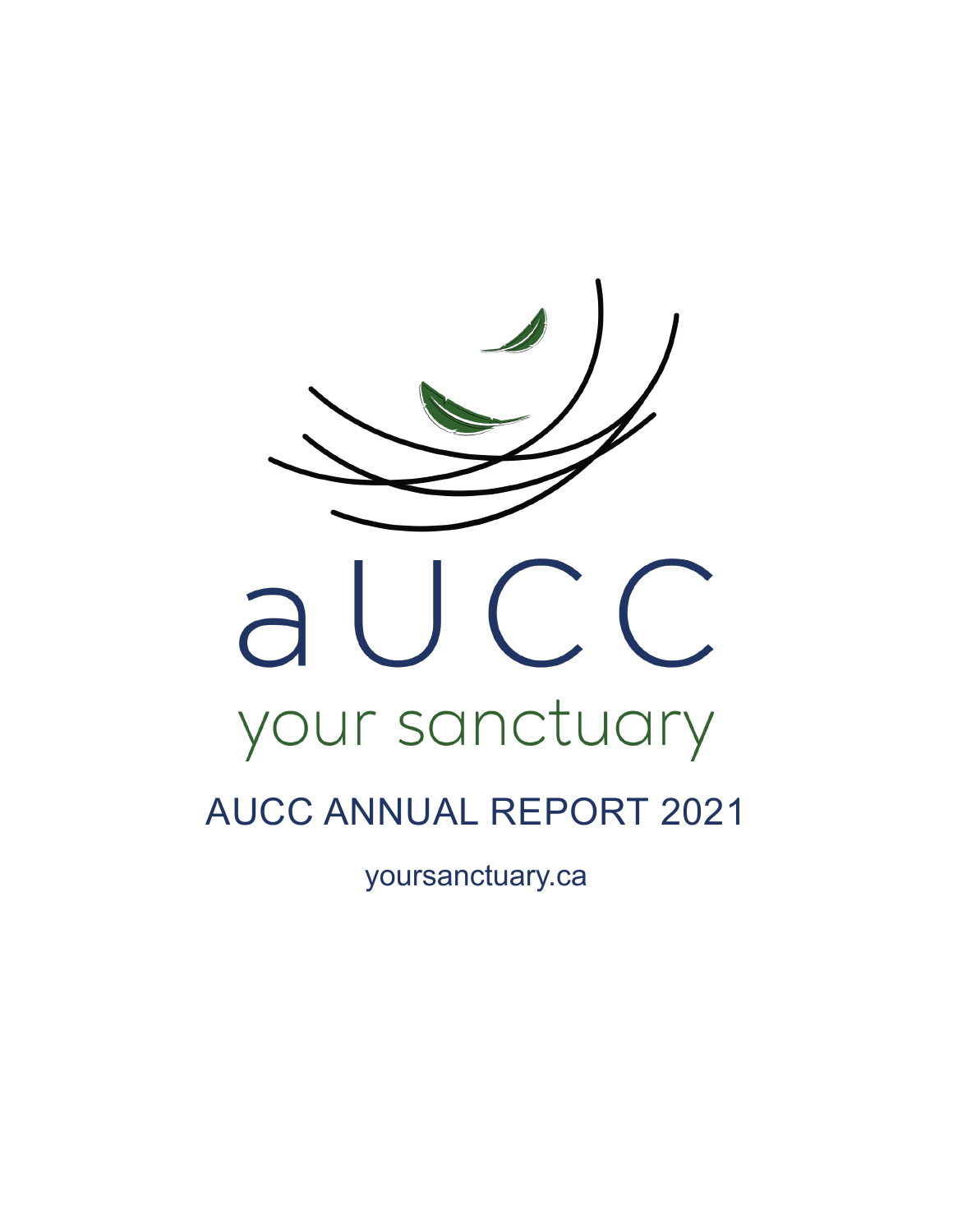#### **GENERAL REPORT OF 2021**

#### Chair: Ross Bartlett

The Board of the Association has met regularly each month this year via zoom. Our meetings are generally a couple of hours in length and include a mixture of administrative concerns and planning for future events. We have also attempted to remain attentive to emerging issues that impact clergy. Much of 2021-22 was focused on consolidating and improving the various services that we offer to members, as well as trying to streamline various processes to decrease the burden on volunteers. Here are some of the highlights:

- We contracted with Alison Woad Designs to undertake very necessary back-end work on the aUCC website. Since this is a primary vehicle for communication with members we need it to be as attractive and functional as possible
- Some members of the Board met with representatives from Region 15 to begin discussions on the relationship of the Region and aUCC. Currently, there is an Association of Ministers Committee within the Regional governance structure. This was crucial in the early days of the Association but now is redundant. Question: how can the aUCC connect to the Region's structure in a way that is helpful to the interests of all clergy? Discussions continue
- We held a very successful, sold-out, in-person retreat at Berwick Camp in September. So good to see one another face to face. Plans are already afoot for a second retreat in September 2022 (mark your calendar for 25<sup>th</sup>-27<sup>th</sup>!)
- A group from the Board met with staff from the General Council offices to explain the genesis and purpose of the Association and to answer any questions about our functioning and goals
- Secured officers' and directors' insurance
- Established banking services through East Coast Credit Union
- Began to explore the issue of chaplaincy services to clergy in the region as one possible response to issues faced. Different regions handle this area in very different ways. While recognizing the need, concerns were raised around costs (including appropriate insurance). Exploration of options continues
- Responded to a request from the Regional Minister for input around part-time calls and appointments
- Added the Rev'd Alicia Cox to the Board in the role of nominations
- Completed and posted a document detailing rights and issues around sabbatical leave for clergy
- Sent information/invitation letters to clergy in the other two Atlantic Regions and directly to retirees in Region 15
- Contracted with the Rev'd John Wray to act as communications officer<br>• Planned clergy retreat: "Come Let us Laugh" for May
- Planned clergy retreat: "Come Let us Laugh" for May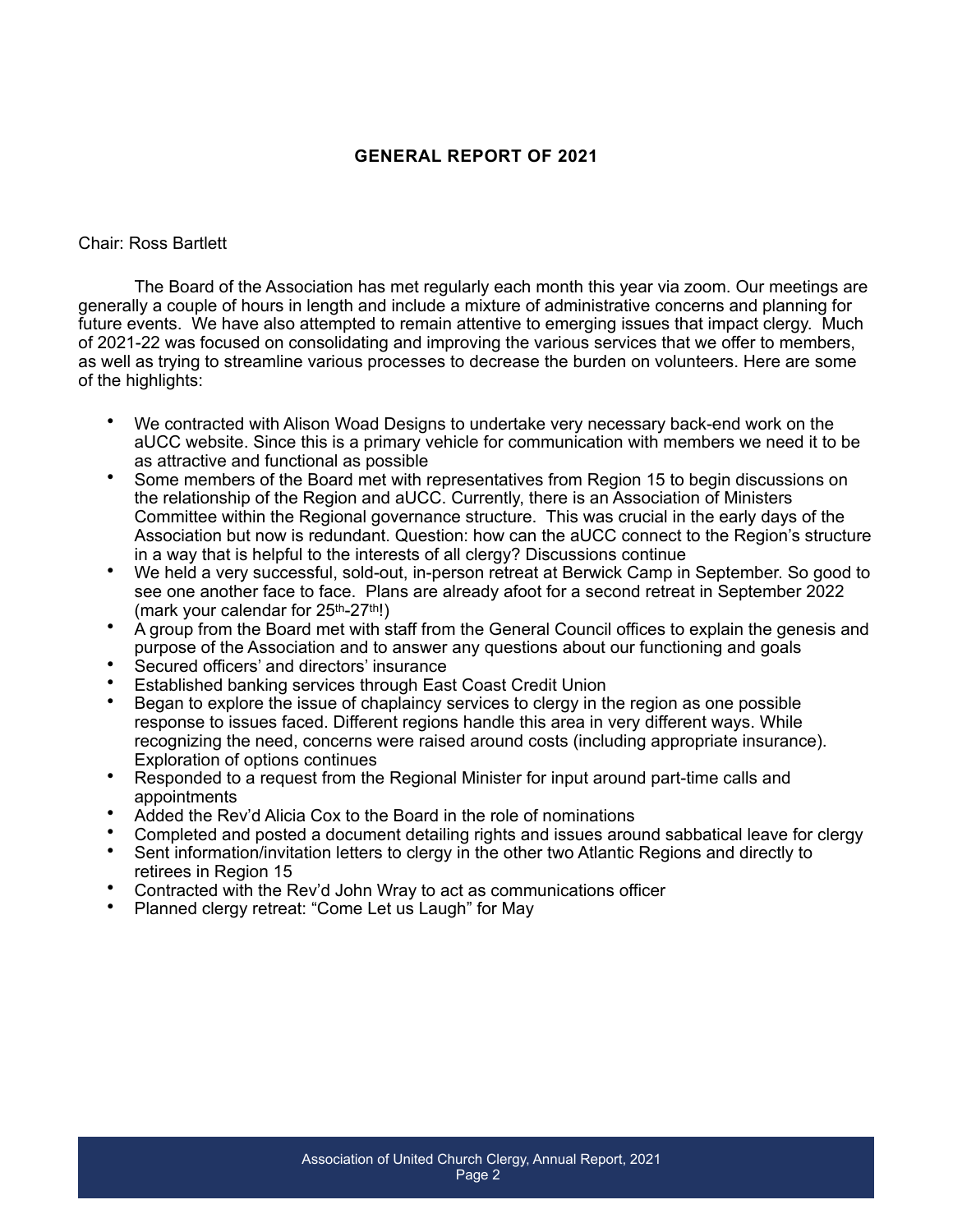#### **EXPLANATION OF PILLARS (C.A.R.E)**

#### *Community Pillar*

As clergy we often experience a deep loneliness within our callings. While we know we are not alone, we can feel like we are walking a lonely road – often working in almost empty buildings, sometimes with little or no support (staff or otherwise), taking on the cares and concerns of our congregants and communities while having few outlets for our own fears. The association is your sanctuary. We understand that as people of faith we were created to be in community. The Community Pillar seeks to identify and offer a variety of opportunities and resources for connection with colleagues for support, conversation, specially focussed small groups on needs as well as providing fellowship and community building. We are not alone, and the Community Pillar lives out that care.

#### *Advocacy*

Your association is committed to creating a safe place for its members to share their concerns and experiences in ministry. While we do not offer personal advocacy support, we listen carefully and advocate to the wider church our members shared interests in a unified voice. Our advocacy ranges from workplace issues to the overall spiritual, mental and physical well-being of clergy. It is not uncommon for clergy to find themselves in the midst of various forms of conflict or confusion and this is a place for you to share, discuss and reflect on your experience as we all work together to create a healthy and life-giving professional experience.

#### *Renewal*

Clergy are by nature and by calling, care-givers in the name of Christ. As "givers" we need regular opportunities to be renewed in mind, body and spirit in order to be effective in ministry. We continue to live in a time of huge upheaval within our church and society and it is critical that we create moments for renewal. This Pillar seeks to provides opportunities and resources for clergy to find a place and space to be re-created, to grow spiritually and be able to engage in ministry with renewed hope, love and health.

#### *Education*

Lifelong learning is essential for healthy clergy. Developing our skills, awareness and learning new practices is a requirement if we are to remain competent in ministry. Finding opportunities for education which meet our needs, are cost effective and close to home can be a struggle. The association is committed to supporting professional growth through our annual regional events, practical workshops designed for your needs and a host of learning opportunities we will share with you from the wider church.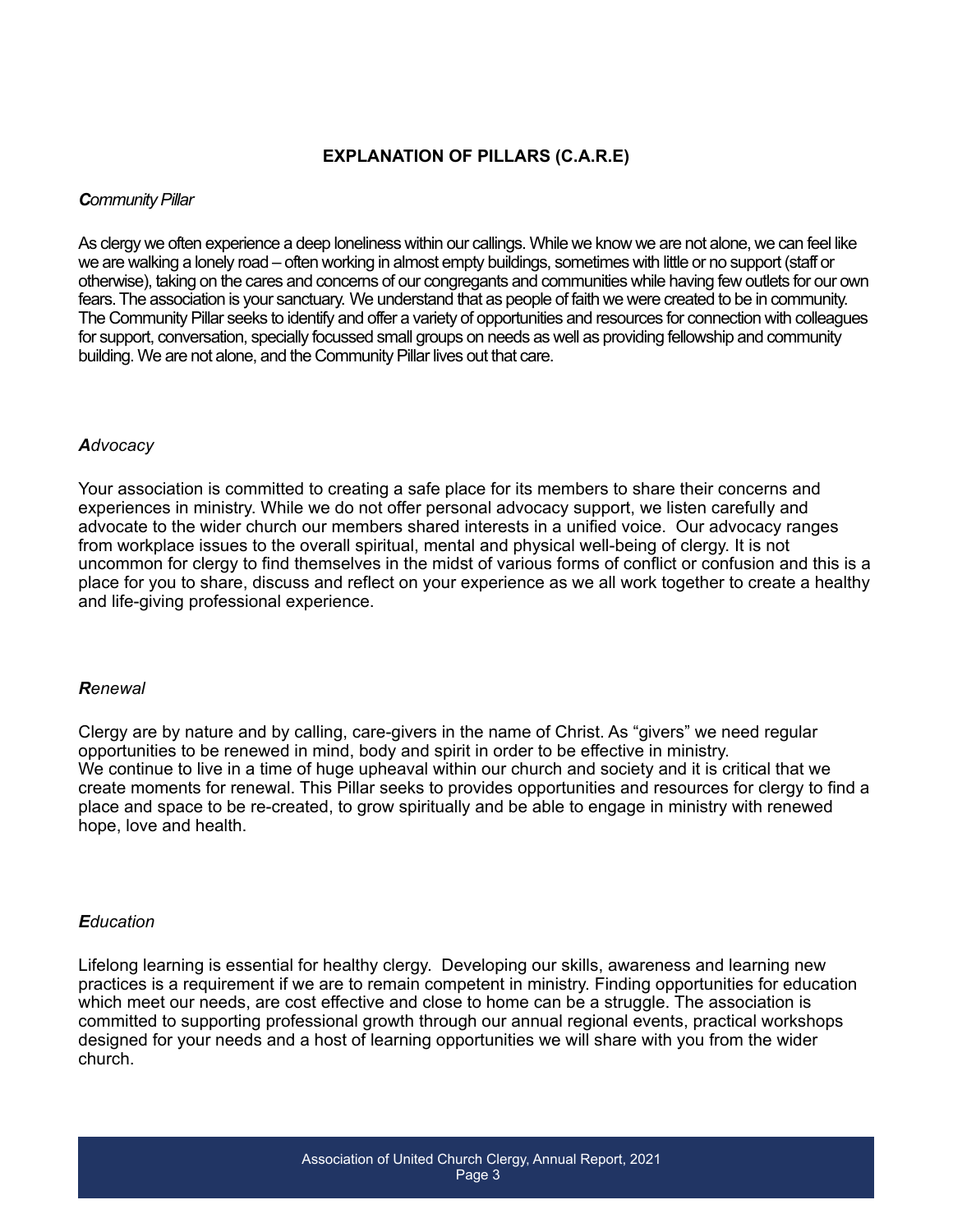#### **AGENDA aUCC ANNUAL MEETING 2022**

1. Call to Order

a. Chair: Heather Manuel; Recording Secretary: Wayne Smith

#### *RENEWAL*

*2.* Opening Devotion & Acknowledgement of Place:

#### *COMMUNITY*

- *3.* Small Group time (10 minutes): Linda
- 4. General accountability report: Ross Bartlett
- 5. Financial report: Catherine MacDonald
- 6. Amendments to By-laws in the aUCC Governance Handbook: Jeff Chant
- 7. Election of Board and Officers: *ALICIA*

Chair: Ross Bartlett

Vice-Chair:

Treasurer: Catherine MacDonald Recording Secretary: Wayne Smith

*NATIONAL EXPANSION:* 

Member(s) at Large:

Ex-officio: Jeff Chant, John Wray

8.Membership Update: *LINDA*

- 9.*REPORTS FROM ADVOCACY, RENEWAL, COMMUNITY AND EDUCATION*
- 10. Q&A
- 11. Closing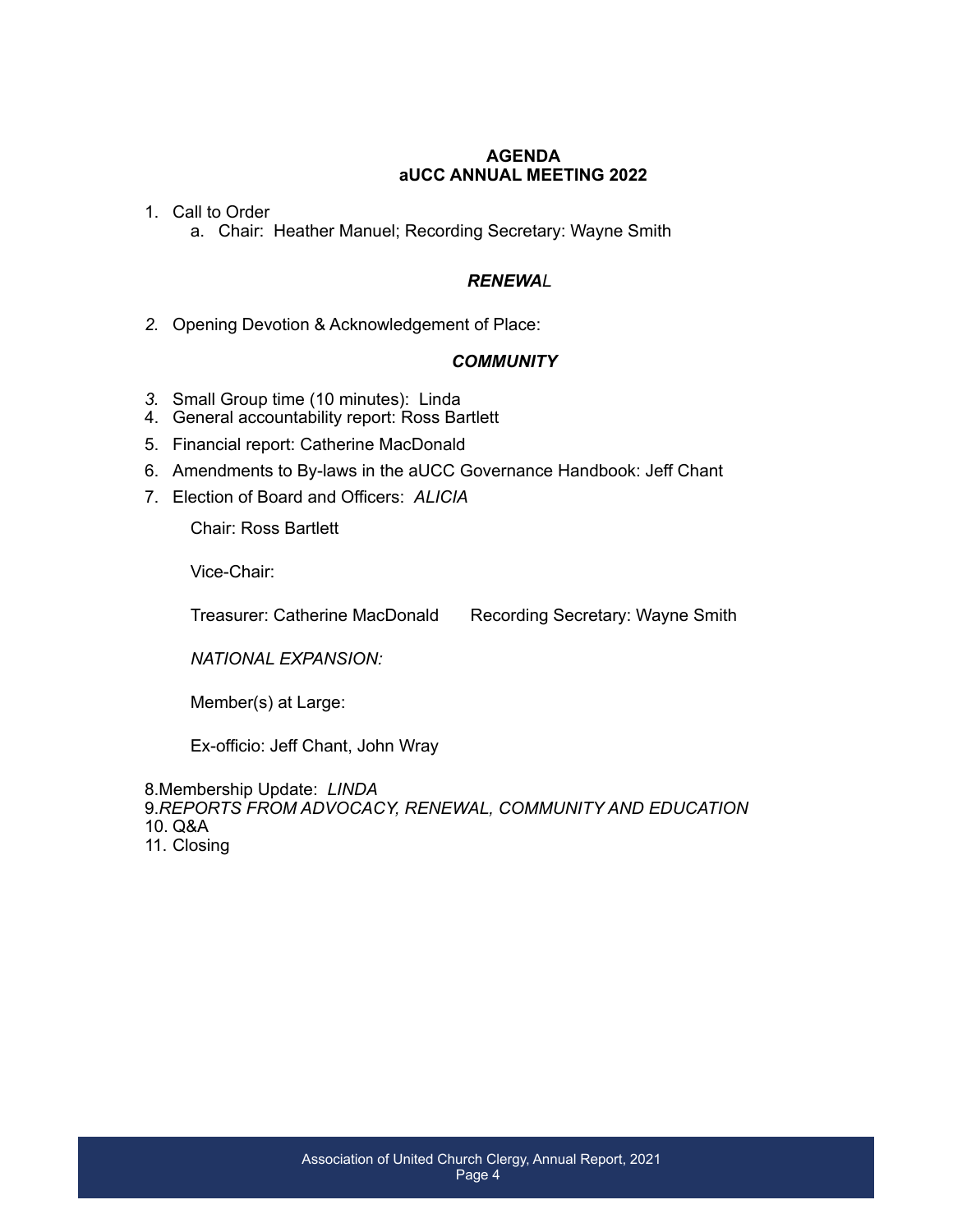#### **MINUTES FROM AUCC ANNUAL MEETING 2020**

Association of United Church Clergy (aUCC)

Annual General Meeting

May 20, 2021

9 a.m. (Atlantic) by 'Zoom'

#### DRAFT MINUTES

1. Call to Order / Attendance / Approval of Agenda: Chair: Ross Bartlett; Recording Secretary: Wayne Smith. **Others in attendance:**

**Members:**

Alicia Cox, Angela Clifton, Betsy Hogan, Carol Smith, Catherine MacDonald, Dale Crawford, David LeBlanc, Don Sellsted, Donna Tourneur, Elisabeth Bachem-Jennings, Heather Manuel, Heather Wright, Heather Ferrier, Helene Burns, Ian Harrison, Jeff Chant, John Peter Anthony, Karen Lynch, Kathleen Anderson, Linda Yates, Linton Worrell, Lori Crocker, Margaret Sagar, Mary Jo Harrison, Mary Lynne Whyte, Mary-Beth Moriarty Michael Henderson, Michael Mugford, Phillip Kennedy, Ross Bartlett, Shannon MacLean, Shelley Pick, Susan MacAlpine-Gillis, Valerie Kingsbury.

#### **Friends of aUCC:**

Mavis Peddie, Joan Griffin

#### **Motion: that the Agenda as distributed be approved. Moved, Heather Manuel. Seconded, Catherine MacDonald. Approved.**

#### *RENEWAL*

2. Opening Devotion & Acknowledgement of Place: Mary Lynne Whyte

#### *COMMUNITY*

- 3. Small Group time (10 minutes): "Everyone is always asking you about the difficulties of ministry in Covid or the "blessings". Breakout groups met to share amusing/funny stories about ministry in lockdown if you have one."
- 4. General accountability report: Ross Bartlett (Information packet item 2)
- 5. Financial report: Catherine MacDonald (Information packet item 3) Moved by Catherine MacDonald. Seconded, Philip Kennedy. Approved.
- 6. Governance Handbook: Jeff Chant (Information packet item 4) Linda reminded everyone that all initiatives and resources, support and care are available to all clergy. Heather Wright facilitated discussion about 'corporate' language in the aUCC. Discussion was held re: the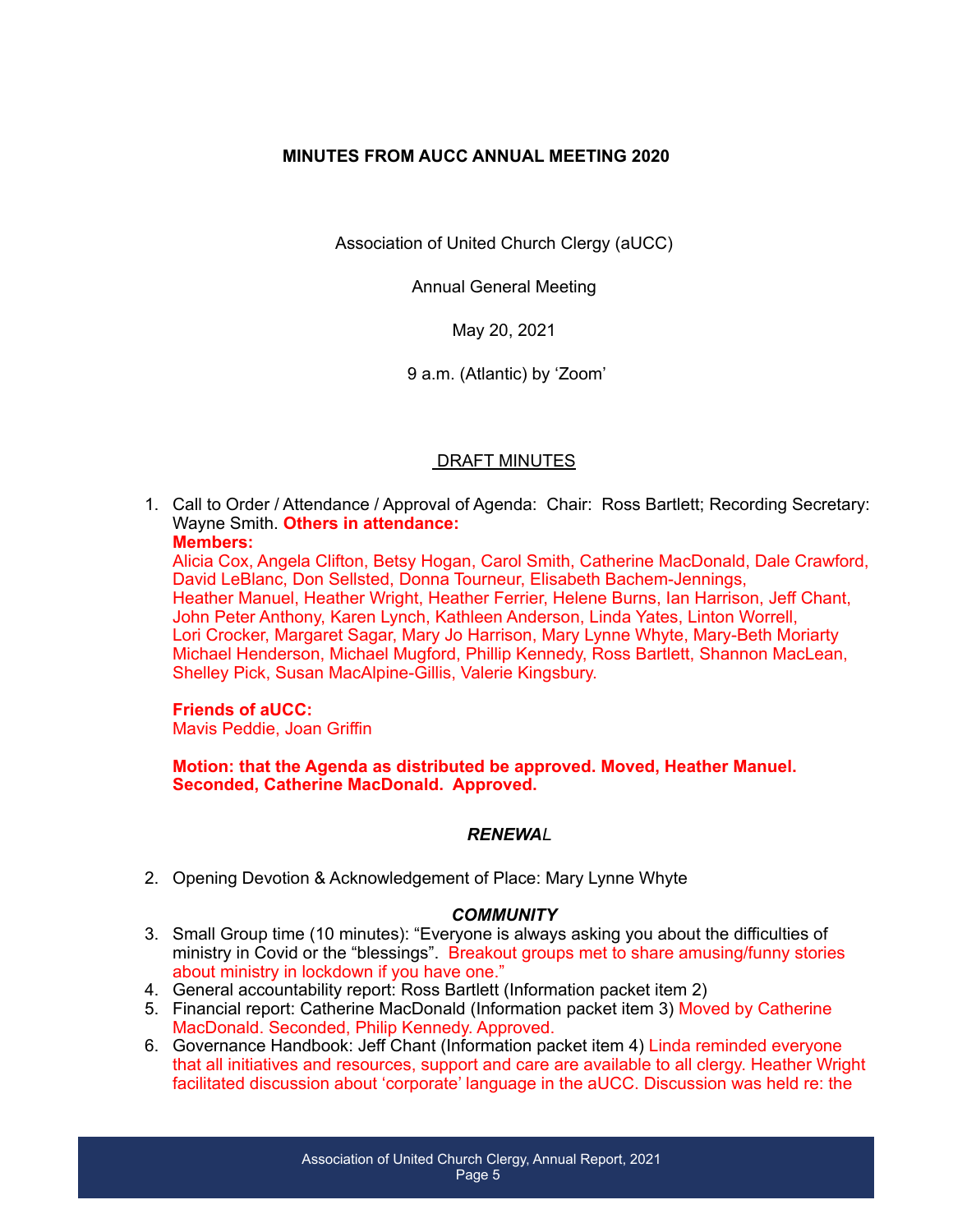aUCC possibly functioning as a type of 'one-stop shopping' for educational opportunities both within and outside of the UCC network.

**MOTION: to adopt the Governance Handbook subject to change the Board of Directors. Susan MacAlpine; Michael Henderson. Approved.**

7. Election of officers

It is proposed that the current officers remain in their roles for one year and that an election of officers be held at the annual meeting in 2022.

Chair: Ross Bartlett Vice-Chair: Heather Manuel Corporate Secretary: Linda Yates Treasurer: Catherine MacDonald

Recording Secretary: Wayne Smith

#### **Motion: that the proposed slate of officers be approved as submitted. Moved, Mike Mumford. Seconded, Philip Kennedy. Approved.**

- 8. Update on grant application: Linda Yates
- The previous grant ("Seeds of Hope", UCC) helped aUCC in governance, goals, etc. The Region grant was \$1,500. Region 15's financial support contributed to the unique presence of the aUCC, when compared to other Regions.
- A 'Seeds of Hope" corollary grant "Embracing the Spirit" (\$25,000) has been applied for to be applied toward establishing/facilitating regional "chapters", with an update expected by end of May. The aUCC would ask every Region to contribute\$1,500.
- 9. Membership from outside Region 15 (please see information packet item 5)

**Motion: That membership in the aUCC is open to any person who otherwise meets the membership criteria but is not resident in the Region. Such individuals shall receive all rights and privileges of membership, including holding office, on the understanding that the aUCC does not undertake to provide in-person meetings or events outside the geographic boundaries of Region 15. Moved, Shannon MacLean. Seconded, Susan MacAlpine-Gillis**

- 10.Establishment of new chapters of the aUCC *(*please see information packet item5)
- Preamble: One of the objectives of the aUCC is to become a national organization, supporting clergy throughout the United Church. To this end:
- **Motion: that the Board of Directors will work with any group of members from a Region to assist them to set up a chapter of the aUCC. The Board may give provisional approval for a new Regional Chapter pending final approval by the Annual General Meeting. Prior to establishing new Regional Chapter(s), that the Board shall prepare a detailed**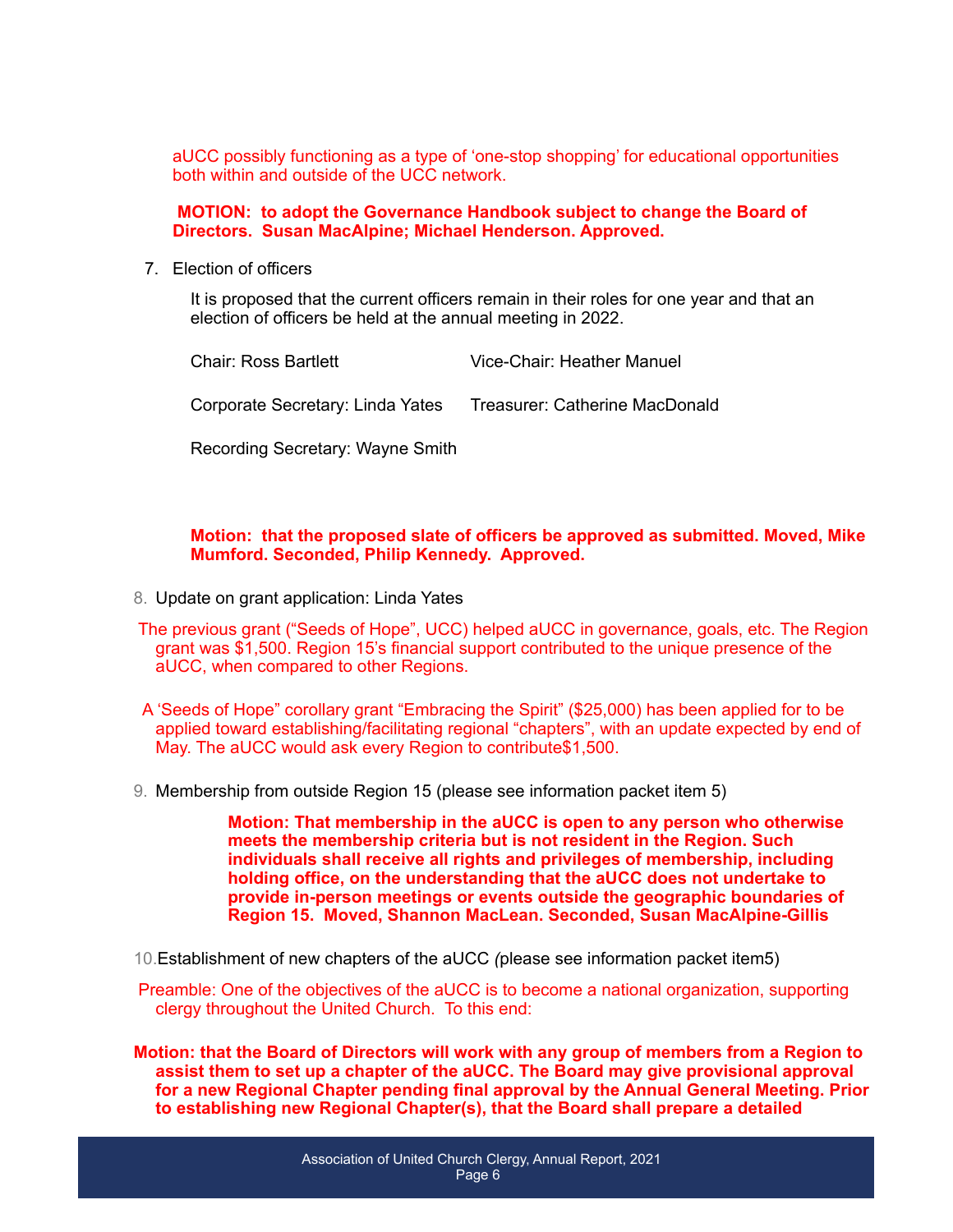**governance framework appropriate for a national organization for approval by a General Meeting. Moved, Philip Kennedy. Seconded, Shannon MacLean. Approved.**

#### *ADVOCACY*

11. Member Heather Ferrier will be presenting a proposal to General Council entitled "Support for Ministry Personnel Maternity and/or Parental Leave." through the Division of Ministry resources to General Council: (1) that a survey be taken of those affected, (2) that General Council develop 'best practices'; (3) that funds to top up maternity and parental leave be sought from national or regional sources.

#### **Motion: that the aUCC support the Proposal and express support at the Regional AGM. Moved, Linda Yates. Seconded, Heather Manuel. Approved.**

#### *EDUCATION*

- 12. Small Groups: Meeting participants self-selected for Pillar breakout groups of interest. 12.a.Community – Carol Smith: is there a role for a 'Chaplain' for the community? Communication among clergy; connections for retired clergy;
	- 12.b.Advocacy -. Interest in education as advocacy: maternity, disability. Interest in the aUCC as a source of individuals willing to education congregations about legal obligations as well as benefits of such leave. First task under the Pastoral Relations.
	- 12.c.Renewal Interest in a Zoom-based renewal session (i.e., Janice McLean) in spiritual or meditation practices, or silent retreats. Possibility of the aUCC website as a resource for such renewal opportunities.
	- 12.d.Education aUCC as a conduit, centre for sharing 'embodied wisdom'; Events for Interim Ministry, congregational 'dreaming/visualizing' their futures; mental health issues, help in navigating conflict; 'book club' opportunities; AST resources
	- 12.e.Finance & Audit Not discussed

Pillars Convenors/Liaisons:

*Detailed descriptions in Information packet items 7 and 8.*

- 1. Pillar representatives/liaisons on the Board: Education, Susan MacAlpine-Gillis; Advocacy, Betsy Hogan.; Renewal, Mary Lynne Whyte; Others?
- 2. Communications representative/ team members Not discussed
- 3.
- 13. Q&A Recruitment was discussed.
- 14. Closing Ross expressed appreciation for everyone's participation and commitment and declared the meeting adjourned at 11:45 a.m.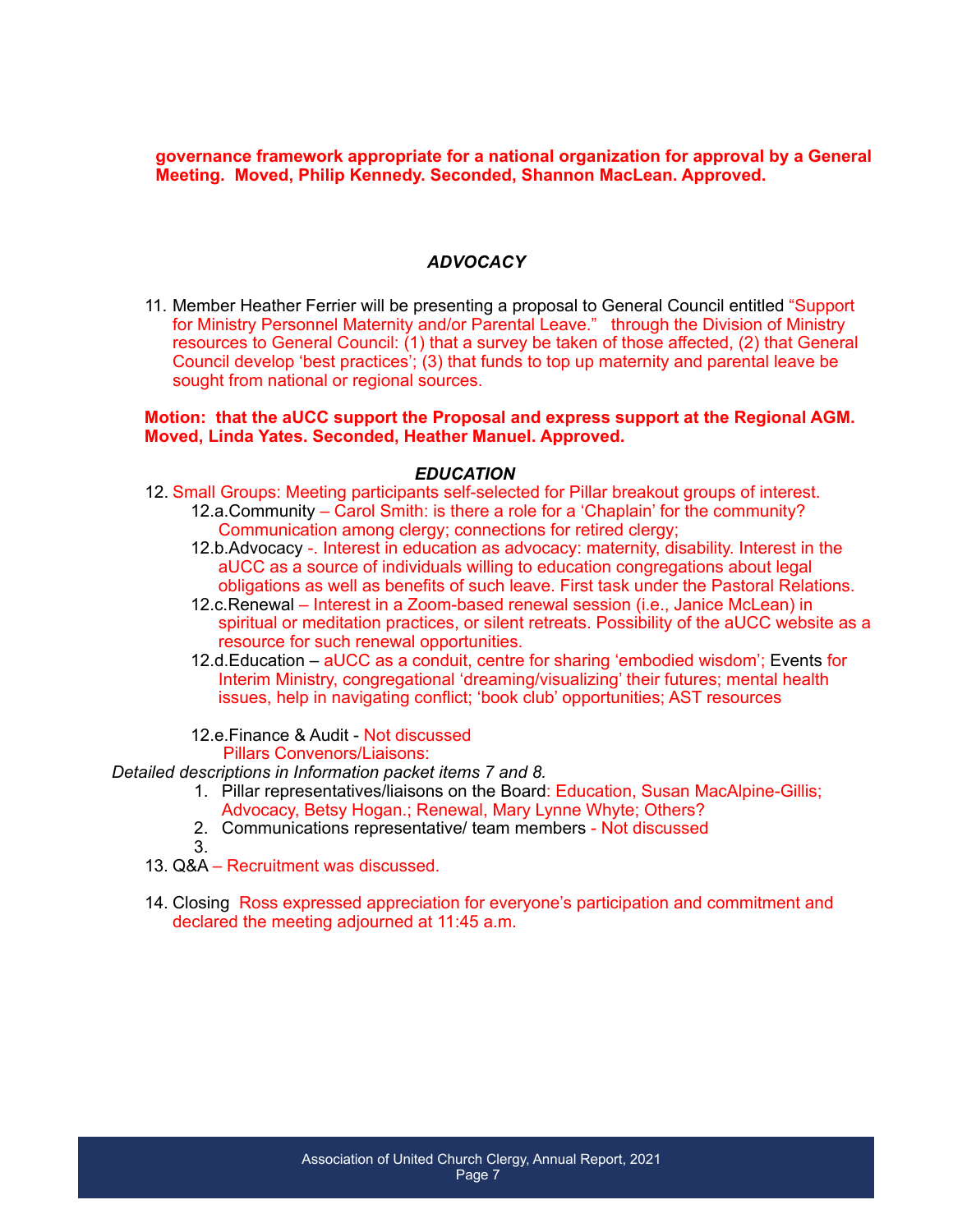## **Profit and Loss**



### association of United Church Clergy

Date Range: Jan 01, 2021 to Dec 31, 2021

| <b>ACCOUNTS</b>                                        | Jan 01, 2021<br>to Dec 31, 2021 |
|--------------------------------------------------------|---------------------------------|
| Income                                                 |                                 |
| Program Income - Membership Dues                       | \$6,789.00                      |
| Retreat                                                | \$1,300.00                      |
| Sales                                                  | \$475.00                        |
| <b>Total Income</b>                                    | \$8,564.00                      |
|                                                        |                                 |
| <b>Total Cost of Goods Sold</b>                        | \$0.00                          |
|                                                        |                                 |
| <b>Gross Profit</b><br>As a percentage of Total Income | \$8,564.00<br>100.00%           |
| <b>Operating Expenses</b>                              |                                 |
| Service Charges                                        | \$125.00                        |
| Uncategorized Expense                                  | \$1,241.10                      |
| <b>Total Operating Expenses</b>                        | \$1,366.10                      |
|                                                        |                                 |
| <b>Net Profit</b><br>As a percentage of Total Income   | \$7,197.90<br>84.05%            |

Profit and Loss - association of United Church Clergy Date Range: Jan 01, 2021 to Dec 31, 2021

Created on May 11, 2022 Page 1/ 1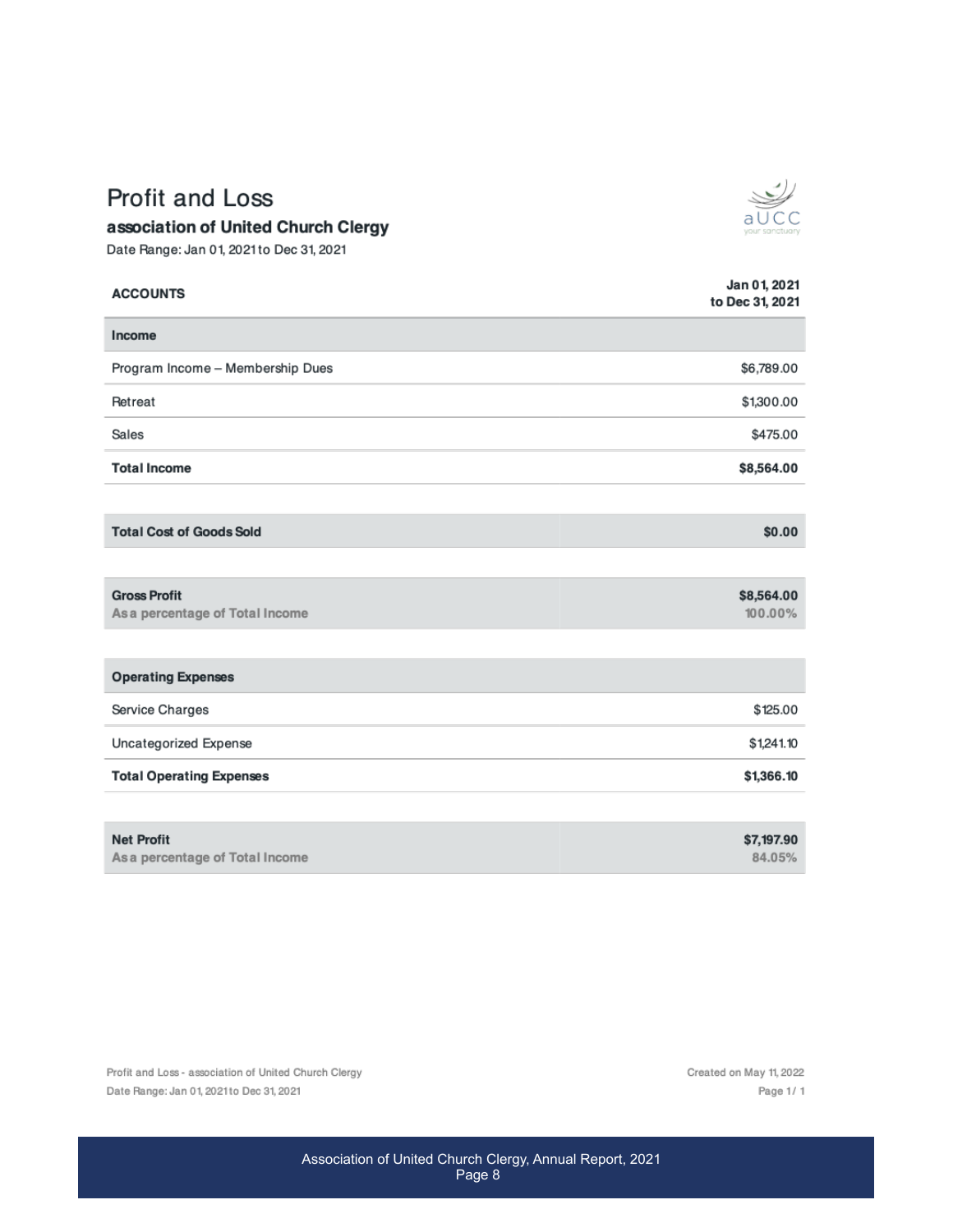| STATEMENT PERIOD ENDING | 2021.12.3 |
|-------------------------|-----------|
| ACCOUNT#                | 6179      |
| PAGE                    | 1 of      |
|                         |           |

 $\overline{\phantom{a}}$ ì1  $\overline{a}$ 

**EAST COAST CREDIT UNION LIMITED** 

257 MAIN ST ANTIGONISH NOVA SCOTIA B2G 2C1

**EAST COAST CREDIT UNION LIMITED** 

CORPORATE OFFICE

ASSOCIATION OF UNITED CHURCH CLERGY **3 ADLINGTON COURT** BEDFORD NS B4A 3Z1

> EAST COAST CREDIT UNION LIMITED<br>DARTMOUTH BRANCH CORPORATE OFFICE ANTIGONISH NOVA SCOTIA<br>B2G 2C1

Contact us

P 866-230-7700

Our Aura Loyalty card offers instant cash back at local and national merchants. Your free card is issued instantly in the app. Start using it<br>right away and earn rewards. Visit eastcoastcu.ca for info

#### **EQUITY SHARES** #61791-07-2 Joint: LINDA YATES

| <b>Date</b> | <b>Transaction Type</b> | Item                   | <b>Debit</b> | Credit - | <b>Balance</b> |
|-------------|-------------------------|------------------------|--------------|----------|----------------|
| Dec 01 21   |                         | <b>Opening Balance</b> |              |          | 5.00           |
| Dec 31 21   |                         | <b>Closing Balance</b> |              |          | 5.00           |

#### SURPLUS EQUITY SHARE #61791-08-2 Joint: LINDA YATES

| <b>Date</b> | <b>Transaction Type</b> | Item                   | <b>Debit</b> | <b>Credit</b> | <b>Balance</b> |
|-------------|-------------------------|------------------------|--------------|---------------|----------------|
| Dec 01 21   |                         | <b>Opening Balance</b> |              |               | 0.00           |
| Dec 31 21   |                         | <b>Closing Balance</b> |              |               | 0.00           |

#### YOUR NON PROFIT 25 #61791-10-2 Joint: LINDA YATES

| <b>Date</b> | <b>Transaction Type</b> | Item                                       | <b>Debit</b> | <b>Credit</b> | <b>Balance</b> |
|-------------|-------------------------|--------------------------------------------|--------------|---------------|----------------|
| Dec 01 21   |                         | <b>Opening Balance</b>                     |              |               | 6,934.90       |
| Dec 06 21   | <b>EMT DEPOSIT</b>      | 20211204062048662395<br><b>IVAN GREGAN</b> |              | 149.00        | 7.083.90       |
|             | <b>EMT DEPOSIT</b>      | 20211204073843666101<br><b>GLEN WARREN</b> |              | 149.00        | 7.232.90       |
| Dec 09 21   | <b>EMT WITH</b>         | 20211209072751666622<br>Linda Yates        | $43.60 - 1$  |               | 7,189.30       |
| Dec 31 21   | MemDir Service Chg      |                                            | $1.50 -$     |               | 7.187.80       |
| Dec 31 21   |                         | <b>Closing Balance</b>                     |              |               | 7,187.80       |
|             |                         | <b>Total</b>                               | $45.10 -$    | 298.00        |                |

#### **Transaction Totals**

| Deposits    |  |
|-------------|--|
| Withdrawals |  |

# We see a person. Not a number.

Book your financial advice consultation today. eastcoastcu.ca

**EREDIT** 

Lost or stolen debit cards call 1-888-277-1043.

Lost or Stolen Collabria Financial Credit Cards call 1-855- 341-4643, outside Canada/Continental U.S call 647-252- 9564 (collect).

Please examine your statement and notify your Credit Union within 30 days of any errors or omissions.

**BROOMBER AND CITY OF THE STATE**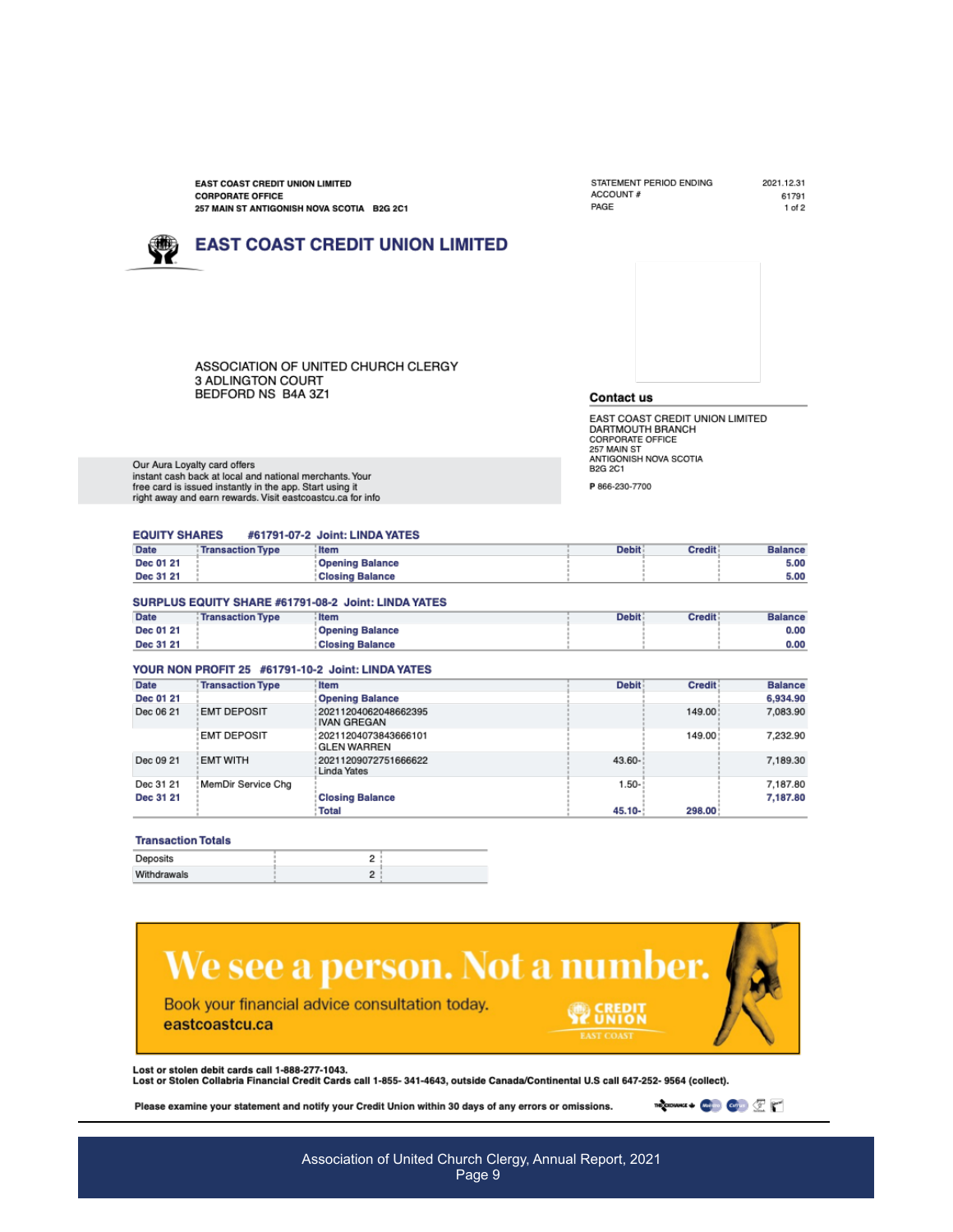#### **GOVERNANCE AMENDMENT**

Moved that the aUCC Governance Handbook be amended by the addition of the following.

Pillars and Teams

VII National Development and Outreach Team.

Purpose: In cooperation with the Board of Directors and in harmony with the Association's aims and values, the National Development and Outreach Team seeks to advance the growth of the Association as a national body, through awareness raising, encouraging membership outside of Region 15, and helping to facilitate the growth of Association Chapters in other Regions.

#### Membership:

A chair and up to four volunteer members. The lead designated staff person serves in an advisory capacity to the Nominating Team. The Chair is an ex officio voting member of the Board of Directors.

#### **Responsibilities**

- 1. To investigate, propose and take responsibility for raising awareness of the Association in other **Regions**
- 2. To be alert to opportunities to promote the Association and inform the Board of Directors
- 3. To employ personal contacts throughout the church as a means of achieving the aims and increase the membership of the Association
- 4. To take the lead in introducing new members from outside Region 15 to the Association and encouraging them to find a place to participate
- 5. To participate in discussions aimed at forming new chapters
- 6. To develop methods to assist current members to encourage friends and colleagues from outside Region 15 to join the Association.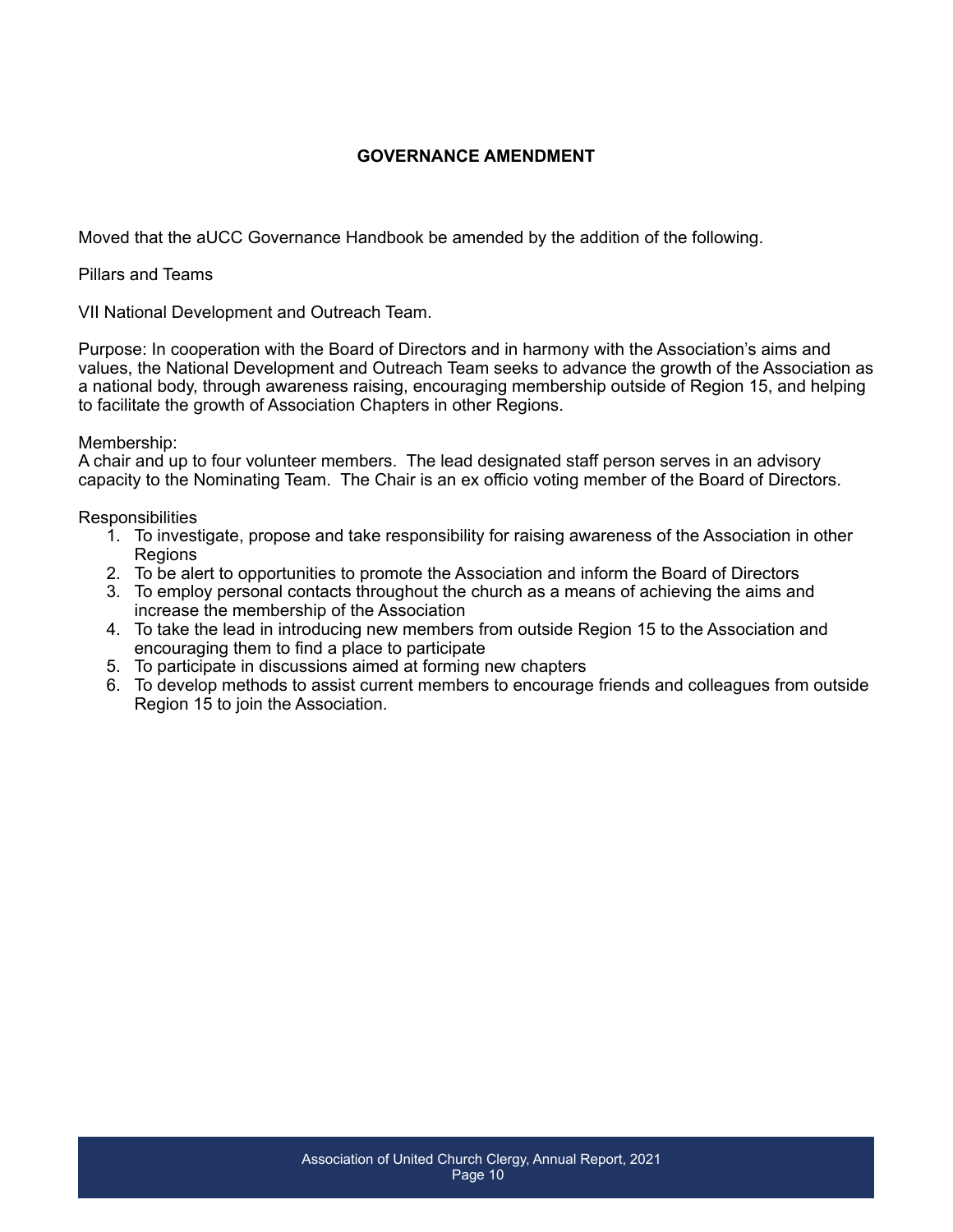#### **aUCC AGM 2022 PILLAR REPORTS**

#### **ADVOCACY PILLAR**

Our Advocacy Pillar has prepared two "info sheets" that ministry personnel can share with their congregations in order to make the process smoother in relation to a) arranging maternity/parental leave; and b) arranging sabbatical leave. These are (or will be) available on the aUCC website.

We are also building a short and region-covering list of colleagues who are willing to accompany colleagues to meetings or gatherings in which 'outside support' may help to a) ensure that just practices are followed re: salary, benefits, and working conditions; and/or b) alleviate the pressure of negotiating alone on our own behalf. We hope that there will be volunteers from various parts of our Region who will make themselves available in this way, so that we can help each other through situations that may be fraught or adversarial.

And finally: all suggestions are good! If you have thoughts or ideas about ways in which we can better advocate for each others' well-being, please be in touch.

Submitted May 2022

Rev Betsy Hogan

Advocacy Pillar Team Lead

---

#### **EDUCATION PILLAR**

It has been a joy to be the lead person for the aUCC Education Pillar and to work closely with the aUCC board this past year.

Our main task for the year was to organize the first in-person gathering of the association. We met at Berwick Camp for a 24-hour retreat on Sunday Sept 26<sup>th</sup> and 27<sup>th</sup>. The theme of the retreat was "Return from Exile" and we had 25 participants. Kevin Parks led us in music and each of the pillars offered some aspect of leadership. The evaluations were overwhelmingly positive, and plans are in place for a  $2^{nd}$  fall retreat in Berwick this year which we will once again organize.

My thanks to Michael Mugford, Shelley Pick, Lori Crocker, and Phillip Kennedy. We look forward to having Heather Wright also participate in the work of the Pillar later this year.

Submitted May 2022

Rev Dr Susan MacAlpine-Gilles

Education Pillar Team Lead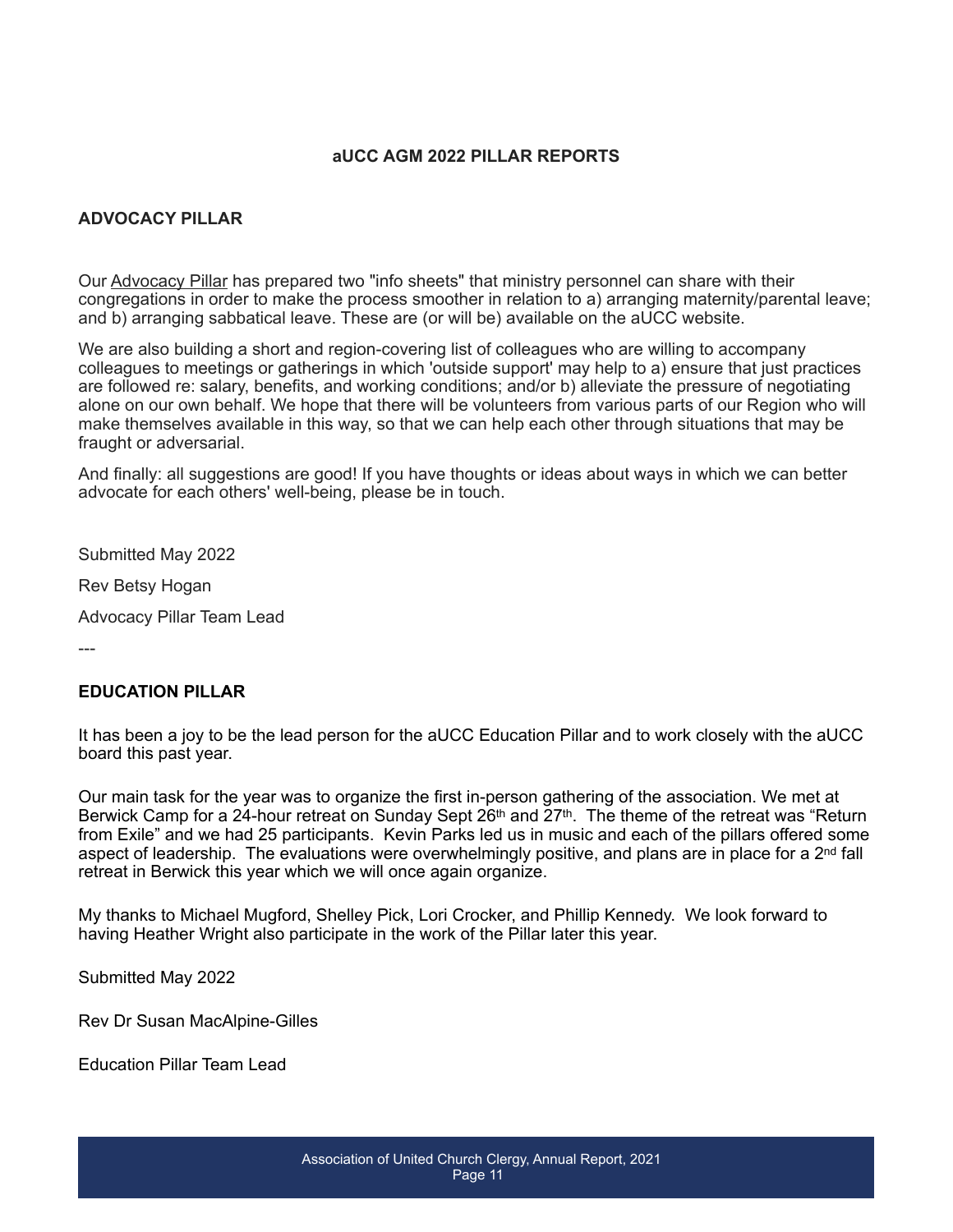#### **RENEWAL PILLAR**

Since the inauguration of aUCC's four pillars, the Renewal Team has been meeting occasionally on zoom to brainstorm ideas on how we can inspire spiritual renewal at the aUCC fall and spring retreats and be a more effective presence on the aUCC webpage. However, with the current Renewal Team numbers being only 4 people, and all of us having our own pastoral charges to care for, we have not been able to put much energy into our area of the webpage. This will be an ongoing task.

Over the past year, we participated in the first zoom aUCC education event during the Spring of 2021 when we had Janice MacLean, host of the Prayer Bench, spiritually renew us with a half hour spiritual reflection/exercise. Later, our speaker at the fall in-person retreat at Berwick Camp, Rev. Catherine MacDonald, led us in a spiritual reflection/exercise using photography. We have been blessed by the warm presence, knowledge, and deep spirituality of these two gifted women, and, indeed, thank them very much for their offerings.

We definitely need more input from other aUCC clergy so we can support each other and move forward in a more energetic way. It would be wonderful to have more people on our team, so we are taking this opportunity to ask you to please consider joining us. You are wanted, you are needed, and you are most welcome.

Submitted May 2022

Rev. Mary Lynne Whyte

Renewal Pillar Team Lead

—

#### **COMMUNITY PILLAR**

The past year has been one of good progress for the aUCC. In terms of starting a new organization, the aUCC has achieved amazing headway in terms of establishing the values, goals, and hopes of the aUCC. For United Church clergy, both in the Maritimes and beyond, the aUCC is leading the way.

 Developing the Community Pillar has been especially challenging in these times. First of all building community among clergy requires coming together and getting to know one another. These types of gatherings have been seriously reduced as we have all tried to respect the safety measures in place. The Fall Retreat at Berwick Camp was a success in starting to build community among the members of this young organization. We shared much at this retreat and the feedback showed how much similar events are needed.

 One reoccurring concern expressed by clergy has been the need to establish a position for a full time chaplain whose sole duty would be offering professional care to clergy, many of whom are experiencing precarious employment and trouble navigating the many changes occurring in the role of clergy today.